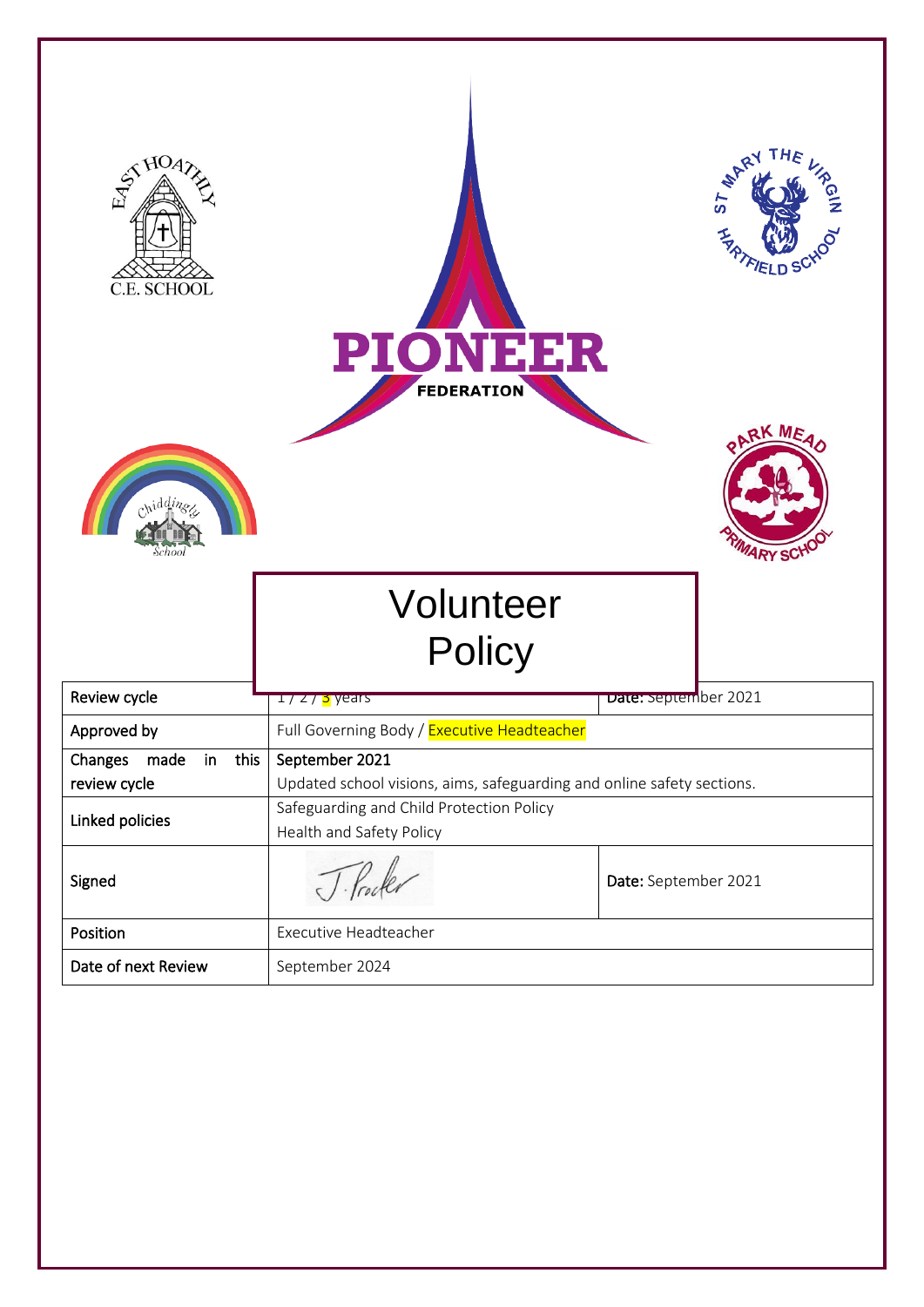# **Introduction**

Volunteers at our schools bring with them a range of skills and experience that can enhance the learning opportunities of children at our school. We welcome and encourage volunteers from the local community. Our Volunteers include:

- Members of the Governing Body
- Parents of pupils
- Ex-pupils
- Students on work experience
- University students referred to us by Student Volunteer Services
- Ex-members of staff
- Local residents
- Friends of the school

The types of activities that Volunteers are engaged in include:

- Hearing children read
- Supporting in Forest School sessions
- Working with small groups of children
- Working alongside individual children in the classroom
- Undertaking art & craft activities with children
- Running after-school clubs
- Working with children on the computers
- Accompanying school visits
- Driving children to activities (current driving licence, insurance documentation & MOT required)

## Becoming a Volunteer

- New volunteers must complete a Volunteer Application form.
- All volunteers are expected to meet with the Head of School and read the Volunteer Policy.
- All volunteers must read and sign the Volunteer induction pack of policies
- Volunteers who have signed the Volunteer Agreement, met with the Head of School and hold an Enhanced DBS Clearance will not be expected to complete the Volunteer Application form. However, if there is a 3 month or more lapse in volunteering at school, it will be necessary to complete the Volunteer Application and reapply for DBS Enhanced Disclosure.

# Our School Vision

All adults who work in our school whether a paid member of staff, or a volunteer, are expected to work and behave in such a way as to actively promote our school vision. Click on each School's badge to see the Vision and Values of individual schools.

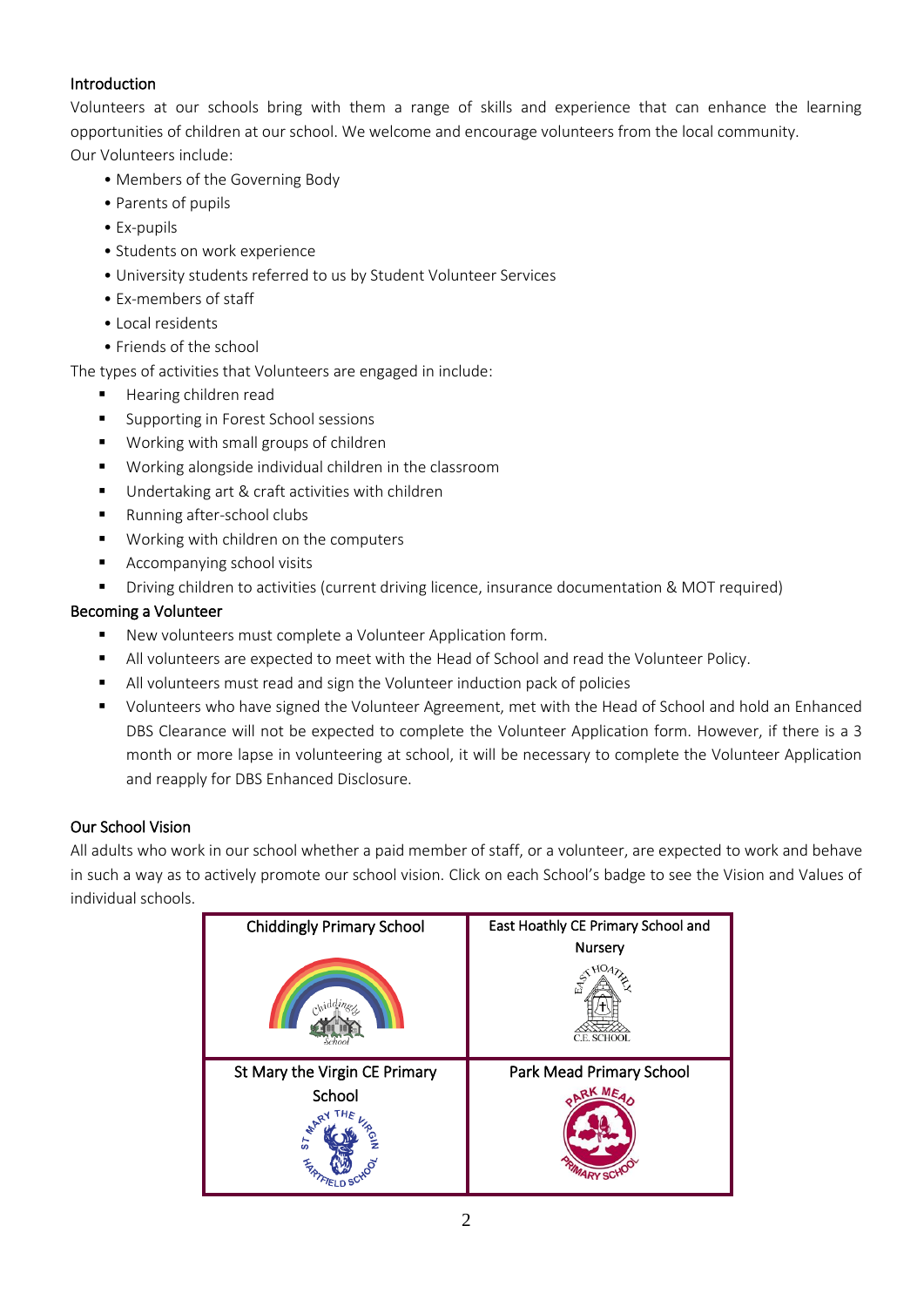## Aims

- Encourage the wider community to engage with the school, thereby enhancing the curriculum, raising achievement and promoting community cohesion
- Ensure that volunteers support the school's vision and values, and adhere to our policies
- Provide staff, volunteers and parents with clear expectations and guidelines
- $\triangle$  Set a clear, fair process for recruiting and managing volunteers
- This policy has been developed in line with the Department for Education's statutory safeguarding guidance[, Keeping Children Safe in Education.](https://www.gov.uk/government/publications/keeping-children-safe-in-education--2)

## Confidentiality

- Volunteers in school are bound by a code of confidentiality
- Any concerns that Volunteers have about the children they work with and come into contact with should be voiced with the Head of School (and Designated Safeguarding Lead) and NOT with the parents of the child or persons outside school
- Comments regarding children's behaviour or learning can be highly sensitive, and if taken out of context, can cause distress to the parents of a child if they hear about such issues through a third party rather than directly from the school.

# Volunteers who are concerned about anything another adult in the school does or says should raise the matter with the Executive Headteacher or Head of School immediately.

## Supervision

- All volunteers work under the supervision of the Class Teacher of the class to which they are assigned. Teachers retain responsibility for children at all times, including the children's behaviour and the activity they are undertaking.
- Volunteers should have clear guidance from the Teacher as to how an activity is carried out and what the expected outcome of an activity is.
- Volunteers are encouraged to seek further advice / guidance from the Teacher in the event of any query or problem regarding children's understanding of a task or behaviour.

# Health & Safety

The school's Health and Safety Policy is available on individual school's websites. Class Teachers ensure that Volunteers are clear about emergency procedures (e.g. fire alarm evacuation) and about any safety aspects associated with a particular task (e.g. using DT equipment /accompanying children on visits). Volunteers need to exercise due care and attention and report any obvious hazards or concerns to the Class Teacher in the first instance.

## Safeguarding and Child Protection

Safeguarding our pupils is of paramount importance, and our volunteers must share our commitment to child protection. To ensure we're upholding our responsibility to keep our pupils safe, we will:

- Conduct enhanced DBS checks on volunteers who:
	- Work one-on-one with pupils unsupervised
	- Work with groups of pupils unsupervised
	- Supervise or accompany groups of pupils on overnight residential visits
- Consider the results of any DBS checks that return with unspent and spent listed convictions, and assess these on a case-by-case basis, with regard given to the nature of the conviction and the nature of the work the volunteer will be involved in
- Provide safeguarding training to all volunteers **prior** to them beginning work at the school, including ensuring that they have read and understood part 1 of Keeping Children Safe in Education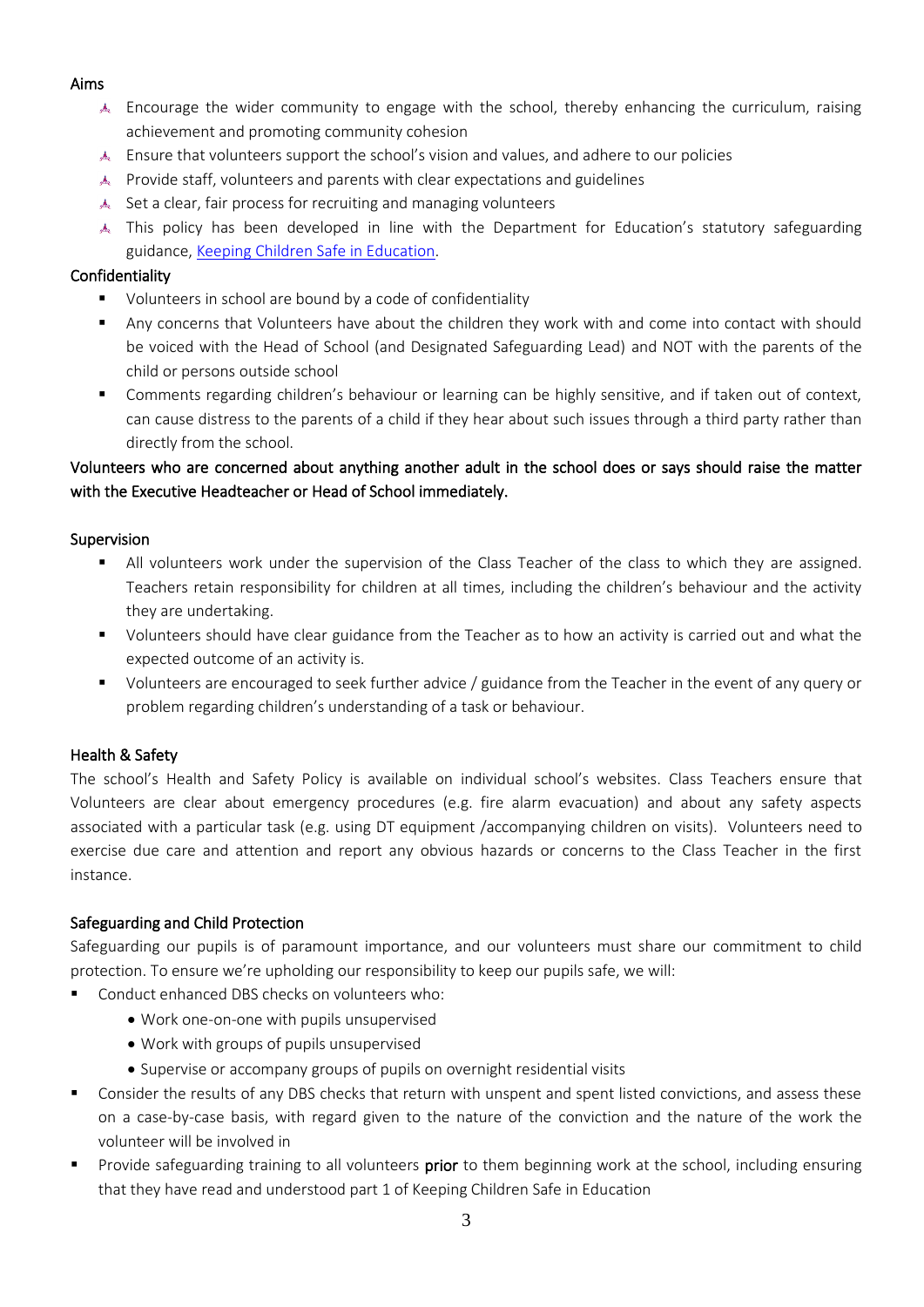- Require volunteers to agree and adhere to our code of conduct (see appendix 2) and to read, and adhere to, the school's policies on:
	- Safeguarding
	- Use of mobile phones
	- ICT and internet acceptable use
	- Online safety
	- Behaviour
	- Ensure that volunteers without an enhanced DBS check are always supervised, and are never left alone with pupils

## All volunteers must hold an Enhanced DBS Disclosure before they can help at school. All volunteers must have met with a DSL regarding Safeguarding procedures and have signed to say they have read the safeguarding policy.

### Online Safety

Online Safety relates to the teaching and learning of technology and through technology in a responsible and safe environment, focusing on raising awareness of the core messages of safe content, contact and conduct when using it. This can include accessing websites and online content, email, online chat rooms, mobile phones, gaming and games consoles, social networking sites, instant messaging (IM), viruses and spam. Volunteers, like staff are expected to follow the Online Safety Policy which is available from the main office or the school website, Personal devices including mobile phones and watches that connect to the internet should not be used in school during class time. Staff and volunteers may not make or receive calls during teaching time. Use of phones or phone watches must be limited to non-contact time when no children are present. Staff and volunteers should keep devices out of sight in desks or cupboards when on school property. Staff and volunteers must only use school-owned devices for capturing, recording and storing data or photos of children.

#### Work Experience/ Placement Students

The Pioneer Federation has a number of relationships with various local secondary schools, colleges and universities. We are happy to take students on placement if we have suitable experiences available based on the smooth running of Pioneer Federation Schools. Secondary schools, colleges and universities wanting students to be placed with us need to formally make contact with the Executive Headteacher or Head of School outlining the aims of the placement and duration. If the placement is just for work experiences purposes the school/ college is asked to provide the reference for the student and the student is requested to complete the volunteer's paperwork.

#### Complaints Procedure

Any complaints made about a Volunteer will be referred directly to the Executive or Head of School for investigation. Any complaints made by a Volunteer will be referred to the Executive or Head of School.

#### The Headteacher reserves the right to take the following action:

- To speak with a Volunteer about a breach of the Volunteer Agreement and seek reassurance that this will not happen again;
- **•** Offer an alternative placement for a Volunteer, e.g. helping with another activity or in another class;
- Inform the Volunteer that the school no longer wishes to use them.
- Refuse or terminate a placement to ensure the smooth running of Pioneer Federation Schools.

#### Data protection and record keeping

Our privacy notice for volunteers explains what information we collect about volunteers and why we collect it. We will retain records relating to volunteers in line with our records retention schedule.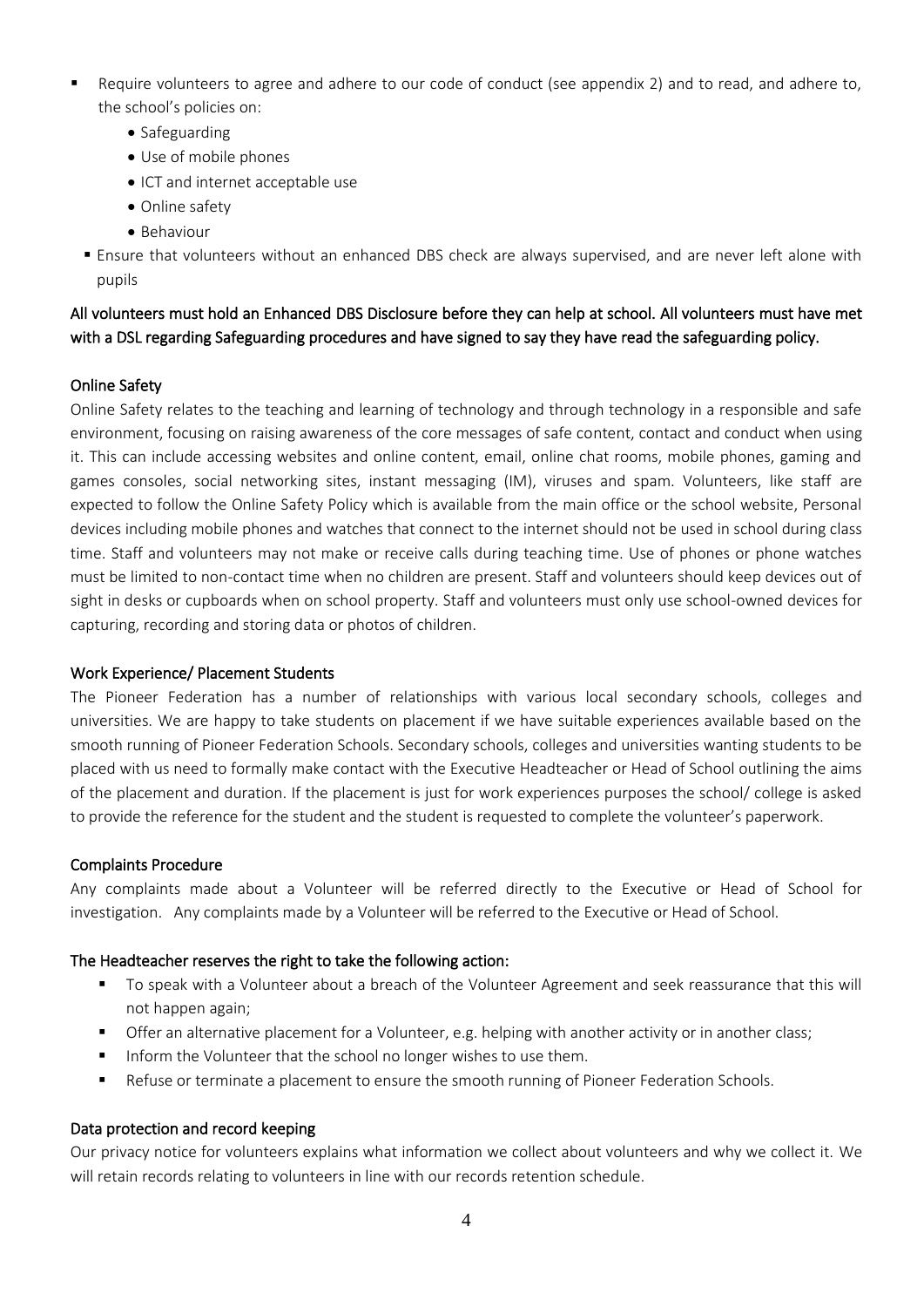## Appendix 1: Volunteer Guidelines

Thank you very much for volunteering to help at The Pioneer Federation.

The following are a set of guidelines, which we hope will help to establish a successful partnership between staff and volunteers at the school.

- Teachers work hard to plan lessons and direct learning in advance. If you are unsure of the purpose of the activity you have been asked to assist with, please clarify it with the teacher or teaching assistant at the start of the session.
- If you are committed to helping on a regular basis and for any reason is unable to attend on a day when you are expected, please inform the teacher or the school office in advance. Similarly if your help is not required on a particular day (due to a trip or other school activity), then the teacher will provide you with advance notice of this.
- Helping in the school that contains your own child will give you an insight into his or her education. Should you have any questions that arise out of this please direct them to the class teacher privately on a separate occasion, through Parent/Teacher consultation evenings, or through the other channels that already exist within the school.
- When you are working with the children, it is important to create an atmosphere that makes the children want to learn. Enthusiasm and encouragement are extremely important in helping with development.
- Should a child or children spoil an activity in which you are participating for others, please give one warning before asking the teacher or teaching assistant to intervene.
- Under the Children Act 1989 relating to child protection, if a child tells you something that you feel is of concern but you might not know the relevance of, you should discuss this privately with the teacher and no further.
- Confidentiality regarding what might be seen, heard or discussed within the class by children or adults is extremely important. School staff are bound by the rule of confidentiality that as a volunteer will also apply to you. Please do not discuss any issues that might arise in class with anyone other than the class teacher or Head of School who is best placed to decide on the correct course of action.
- Volunteers will in no way discriminate on the grounds of age, gender, race or religion, sex or sexual orientation.

You may be aware that legislation requires all people working with 'vulnerable members of society', whether in a professional or a voluntary capacity, have to apply for a "Disclosure" from the Criminal Records Bureau (DBS). DBS disclosures are not 'portable' therefore, even if you have one already, you will need to apply for a new one. Applications can be completed online, please ask the school office how to apply.

Thank you very much for volunteering, your time, effort and enthusiasm to help in school. You can be assured that your help is greatly appreciated and will be of genuine help to both children and staff alike.

Yours sincerely James Procter Executive Headteacher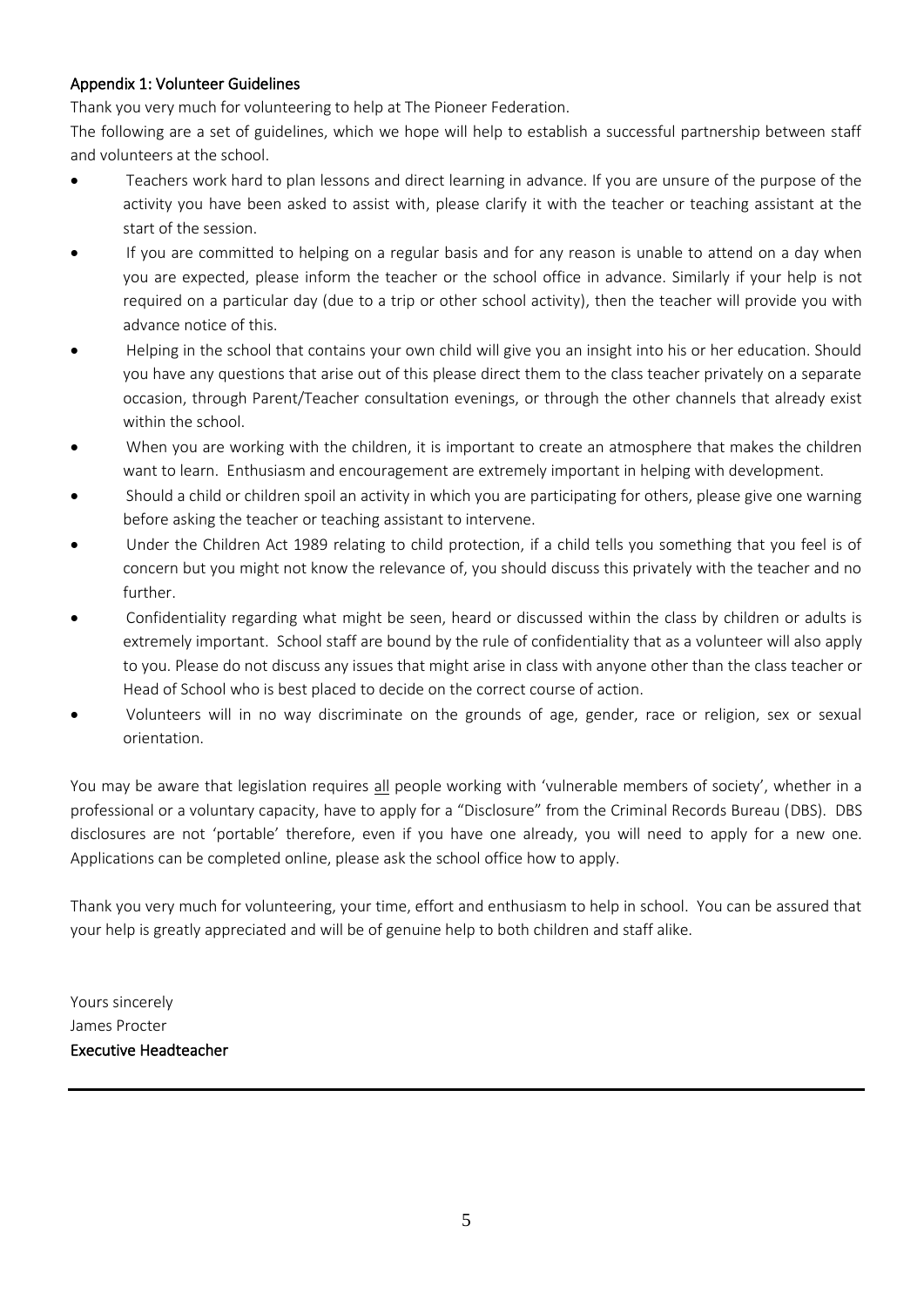### Appendix 2: Volunteer Agreement

Thank you for offering your services as a Volunteer at The Pioneer Federation Your offer of help is greatly appreciated and we hope that you will gain much from your experience here.

Please read and sign this Volunteer Agreement Sheet and hand it to the school office.

You will receive a copy of it for your records.

- I have received a copy of the School's Volunteer Policy and have read the Volunteer Guidelines
- I agree to support the School's Aims and Values
- I agree to treat information I learn from being a Volunteer in School as confidential
- I understand that I am required to hold a DBS Enhanced Disclosure before I can start volunteering at school.

I have a current East Sussex County Council DBS Enhanced Disclosure dated…………………………………..

I do not have a DBS Enhanced Disclosure and require a Volunteer Application Form

| $\sim$ $\sim$<br>⊾ור<br>. . |  |  |
|-----------------------------|--|--|
|                             |  |  |

Name:  $\blacksquare$ 

Date:  $\Box$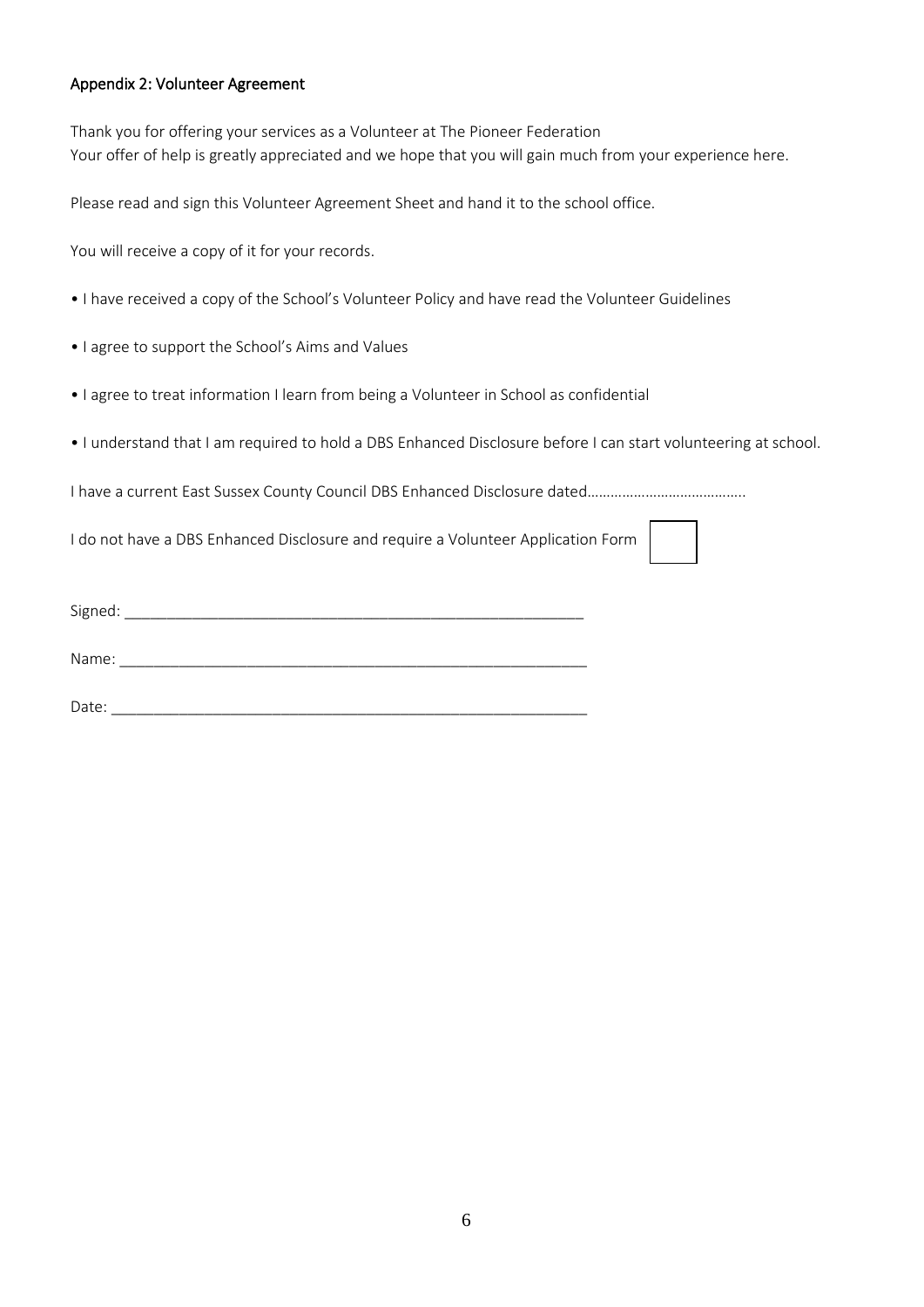### Appendix 3: Volunteer Information

|     |     | What skills / areas would you like to help with in school?                 |     |     |  |  |
|-----|-----|----------------------------------------------------------------------------|-----|-----|--|--|
|     |     |                                                                            |     |     |  |  |
|     |     |                                                                            |     |     |  |  |
|     |     | Please circle days you would be most able to help.                         |     |     |  |  |
| Mon | Tue | Wed                                                                        | Thu | Fri |  |  |
|     |     | Are there any particular age groups / classes you would like to work with? |     |     |  |  |
|     |     |                                                                            |     |     |  |  |

Do you have any disabilities / other needs we need to take into account when working as a Volunteer in school? *(please give details)*

Please provide details of two people who can provide professional references for you: (If this is a work experience placement from a secondary school you only need to provide one reference from the school that you attend)

\_\_\_\_\_\_\_\_\_\_\_\_\_\_\_\_\_\_\_\_\_\_\_\_\_\_\_\_\_\_\_\_\_\_\_\_\_\_\_\_\_\_\_\_\_\_\_\_\_\_\_\_\_\_\_\_\_\_\_\_\_\_\_\_\_\_\_\_\_\_\_\_\_\_\_\_\_\_\_\_\_\_\_\_\_\_\_\_\_\_\_\_\_

| Name:          | Name:          |
|----------------|----------------|
| Address:       | Address:       |
| Email address: | Email address: |
| Phone number:  | Phone number:  |

Thank you for taking time to complete this Volunteer Information